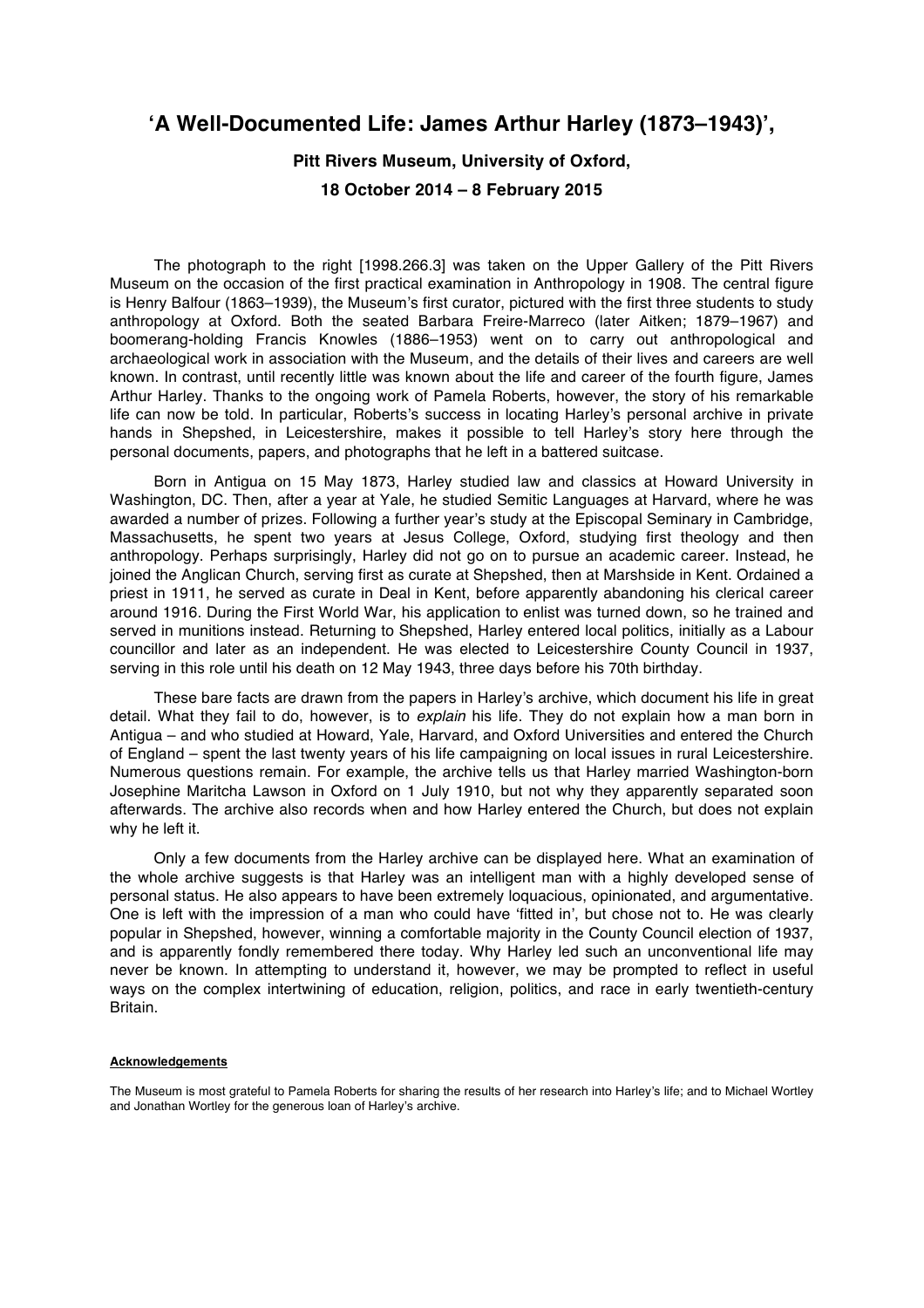## **SECTION 1 – EDUCATION**



Transcript of half-yearly examination results, dated June 1891, during Harley's studies as a young man at 'Mico Training College', St John's, Antigua.



Private collection

Essay written by Harley in May 1905 during undergraduate studies at Harvard University, from the course 'English 31', titled 'Sanitary Laws for Leeward Islands' Estates:<br>Has England Still a Duty to the Humblest British Sub



Essay written by Harley during undergraduate studies at Harvard University, from a course in Anthropology, Essay VI, titled 'Races of Mankind'.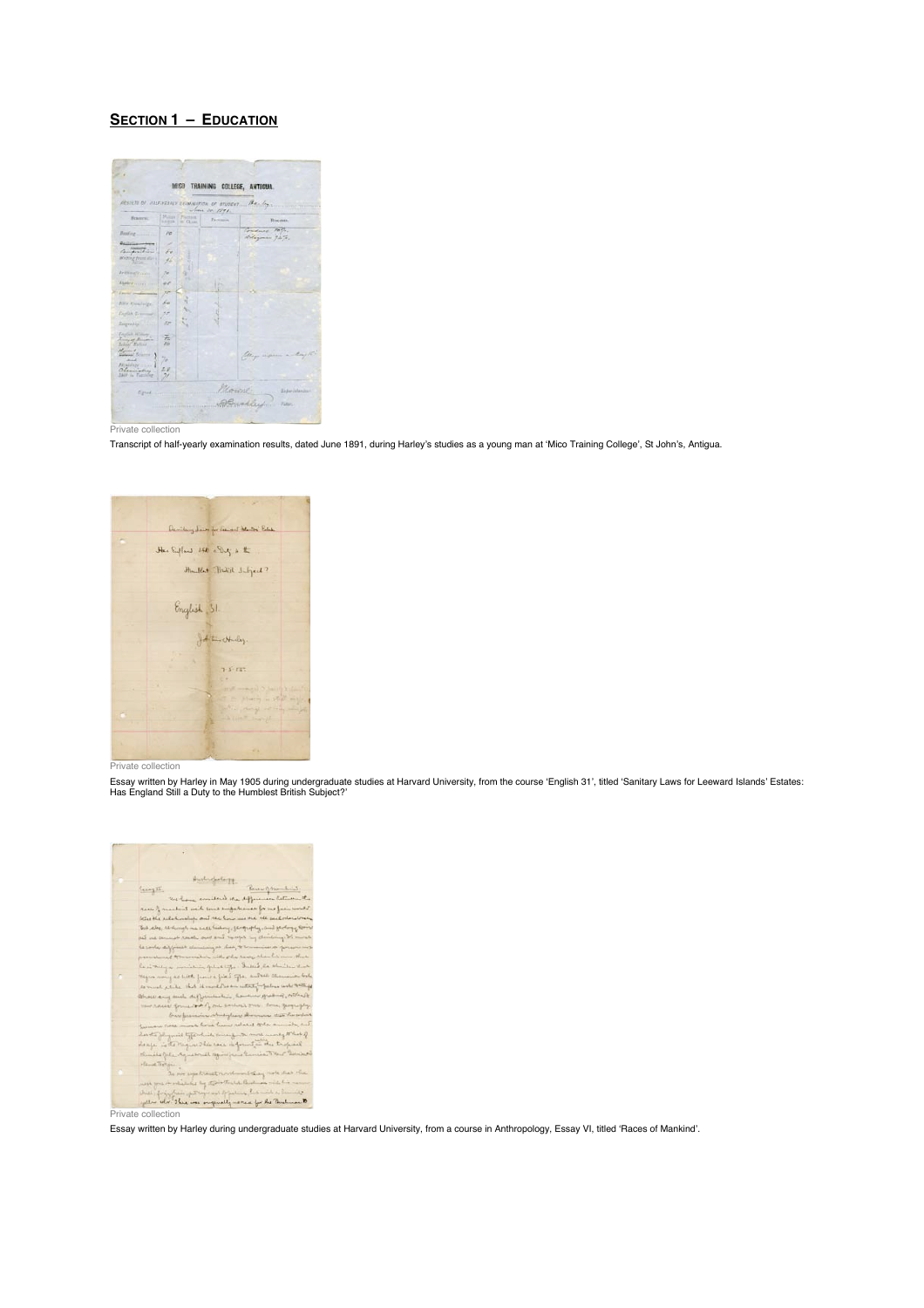

Essay, titled 'Japanese Shintoism – What Is It?', written by Harley in 1907 during a year's religious studies at Cambridge Episcopal Seminary, Massachusetts, awarded the Pierre Jay Prize (\$100).



Private collection

Cuttings from several newspapers or magazines, pasted onto a sheet of paper headed 'Harvard Crimson', relating to various essay prizes awarded to Harley, and his planned departure 'for Oxford [U]niversity, England, where he will receive a scholarship of \$300 a year for three years'.



Private collection

Typed announcement from *The Antigua Standard*, dated 28 September 1907, reporting Harley's graduation from Harvard University with a BA with Honours in Semitic<br>Languages, and his recent departure for Oxford, to read for H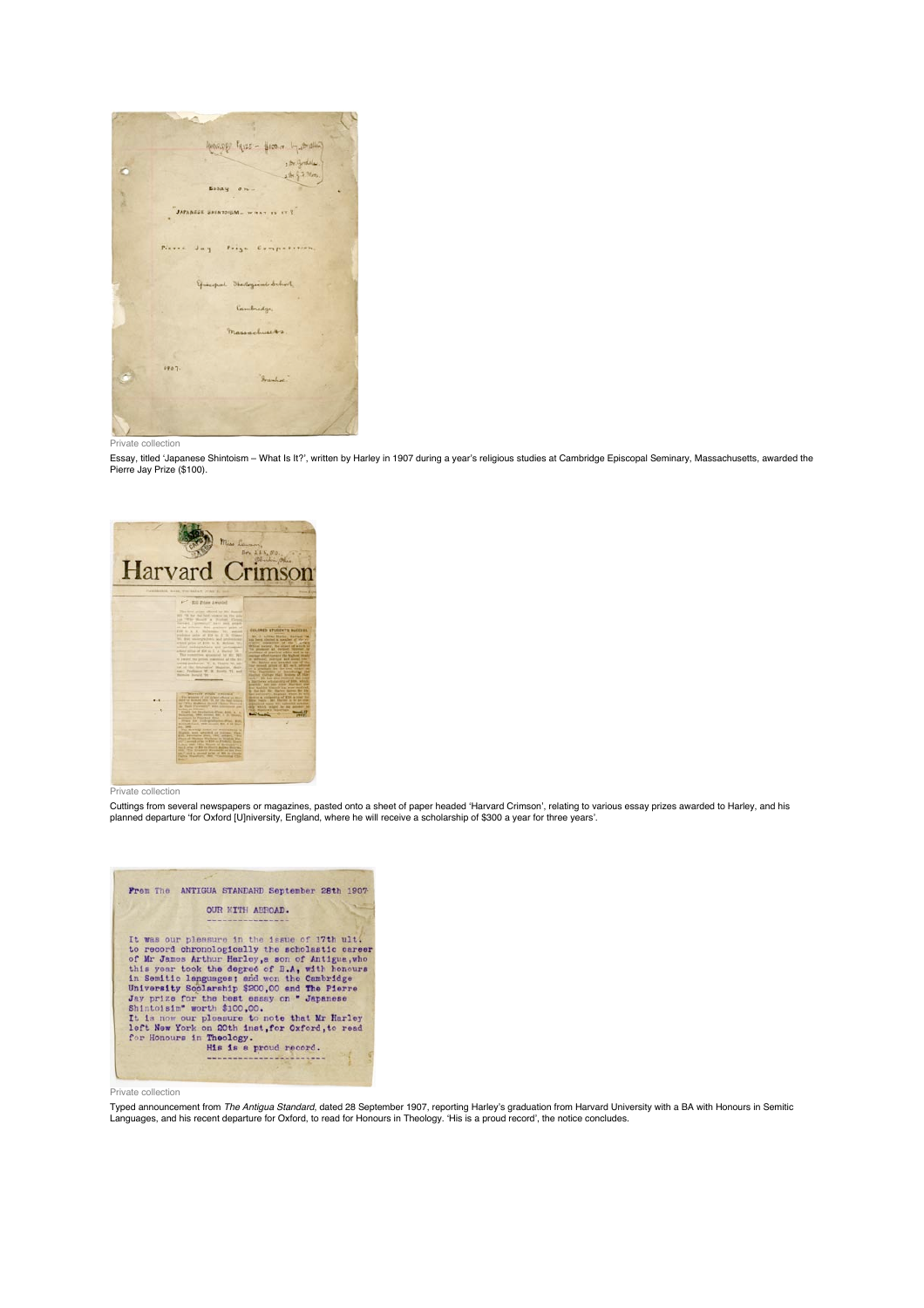OXONLE, TERMINO Akch A.D. 1907.  $Die$   $H^*$  Mensis  $N_{ev}$ .  $\begin{array}{c} \bigcirc \text{O} \text{U O} \text{ die comparuit coram me} \\ \text{\textit{fact} } \textit{A} \text{set} \textit{A} \textit{set} \textit{A} \textit{set} \textit{A} \textit{set} \textit{A} \textit{set} \textit{A} \textit{set} \textit{A} \textit{set} \textit{A} \textit{set} \textit{A} \textit{set} \textit{A} \textit{set} \textit{A} \textit{set} \textit{A} \textit{set} \textit{A} \textit{set} \textit{A} \textit{set} \textit{A} \textit{set}$ Universitatis, et in Matriculam Universitatis relatus est. Thomas Herbertus Warren

Modern print (made from a glass negative) showing Harley's certificate of matriculation at Jesus College, Oxford, dated 11 November 1907.

Certificate for Examination in Anthropology MR forthe Harley his studied-attention a coming leading  $\begin{tabular}{l|c|c|c|c} \hline \multicolumn{1}{c}{\textbf{M.R.}} \hline \multicolumn{1}{c}{\textbf{M.R.}} \hline \multicolumn{1}{c}{\textbf{M.R.}} \hline \multicolumn{1}{c}{\textbf{M.R.}} \hline \multicolumn{1}{c}{\textbf{M.R.}} \hline \multicolumn{1}{c}{\textbf{M.R.}} \hline \multicolumn{1}{c}{\textbf{M.R.}} \hline \multicolumn{1}{c}{\textbf{M.R.}} \hline \multicolumn{1}{c}{\textbf{M.R.}} \hline \multicolumn{1}{c}{\textbf{M.R.}} \hline \$  $^\star$  State the particular subject or satisects.

Private collection

'Certificate for Examination in Anthropology' during Harley's studies at the University of Oxford (Hilary Term, 1908). 'I consider that the work which he has done', signed Prof. Edward B. Tylor, 'is, proportionately to the time allotted to the subject, sufficient to qualify him for presenting himself as a Candidate for Examination for the Diploma<br>in Anthropology.'



PRM 1998.266.3

Portrait of the first three students to take the practical examination for the University of Oxford's Diploma in Anthropology, including James Arthur Harley (right), standing<br>with Henry Balfour, curator of the Pitt Rivers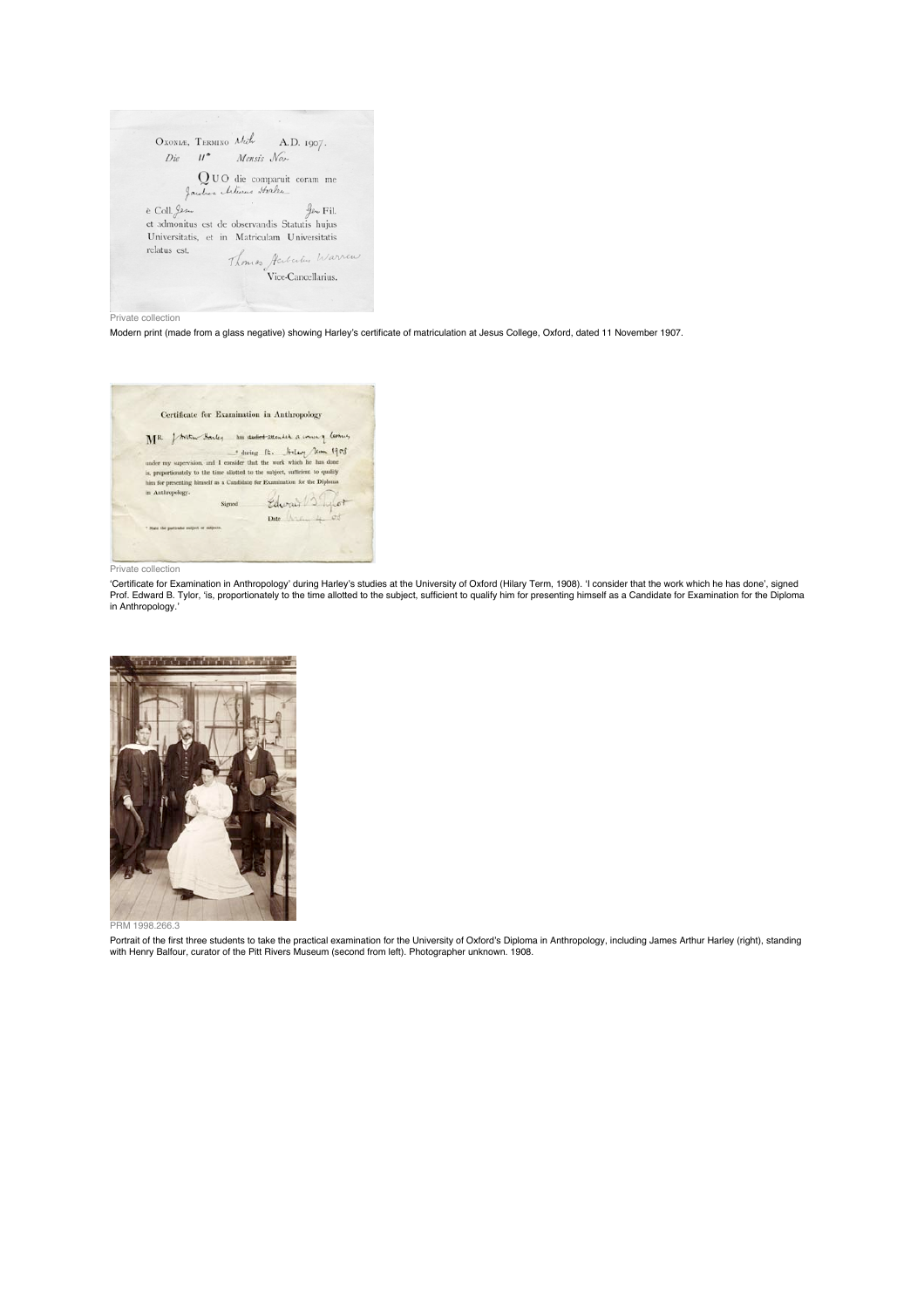

Modern print (made from a glass negative) showing Harley's Diploma in Anthropology, dated 16 June 1909, certifying that he 'has pursued at Oxford an approved course<br>of study in ANTHROPOLOGY, and on June 16, 1909, satisfied



Private collection

Portrait of Harley wearing an academic gown, presumably taken at the time of his graduation. Photographer unknown.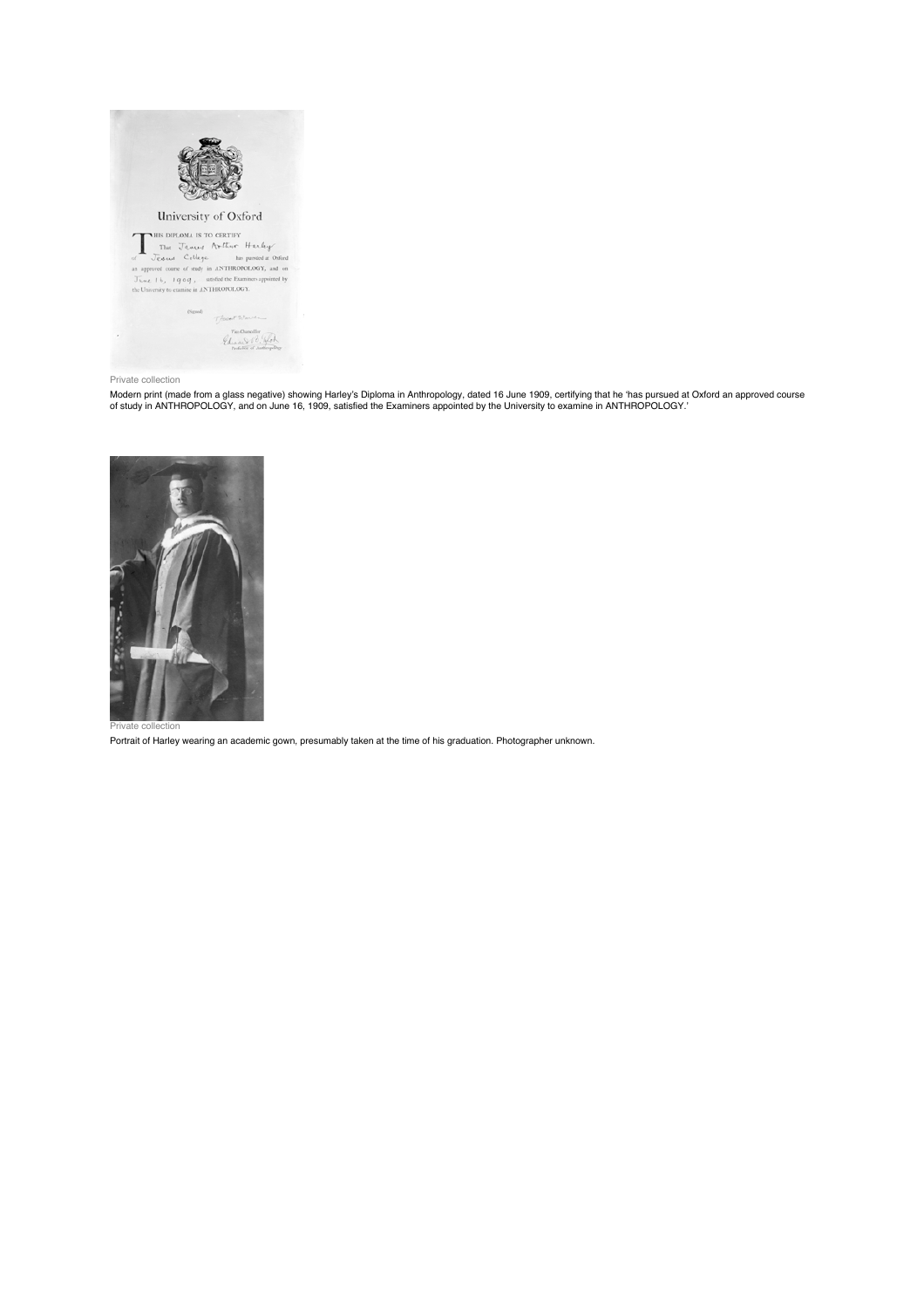#### **Harley's Donations to the Pitt Rivers Museum**

In February 1908, Harley gave the Museum some glass flakes used as razors, from his home island of Antigua, along with the bottle from which they had been struck. The bottle and some of the flakes are on display on the far side of the Lower Gallery in the case devoted to 'Toiletries' (Case L53A, no. 33).

In 1909, Harley gave the Museum a small collection of archaeological material from in and around Wookey Hole Caves in Somerset, which he had 'collected on the spots' earlier in the year. The material may have been obtained during a field expedition connected to his anthropological studies. On display here are a selection of flints, pottery sherds, animal bones, and teeth, together with a reproduction of the relevant page in the Museum's accessions register.



PRM Accession Records (Donations VI), p.124

Page in one of the Pitt Rivers Museum's accessions registers for a collection of objects [1909.54] donated by Harley in 1909.



PRM 1909.54.14 .3, 1909.54.14 .1, 1909.54.3, 1909.54.9, 1909.54.7



PRM 1909.54.10 .1, 1909.54.10 .23, 1909.54.10 .9, 1909.54.10 .4, 1909.54.10 .6



PRM 1909.54.6, 1909.54.16, 1909.54.15 .2

Selection of objects from a collection of flints, pottery sherds, animal bones, and teeth found at Wookey Hole Caves and surroundings, Somerset, donated to the Pitt Rivers Museum by Harley in 1909.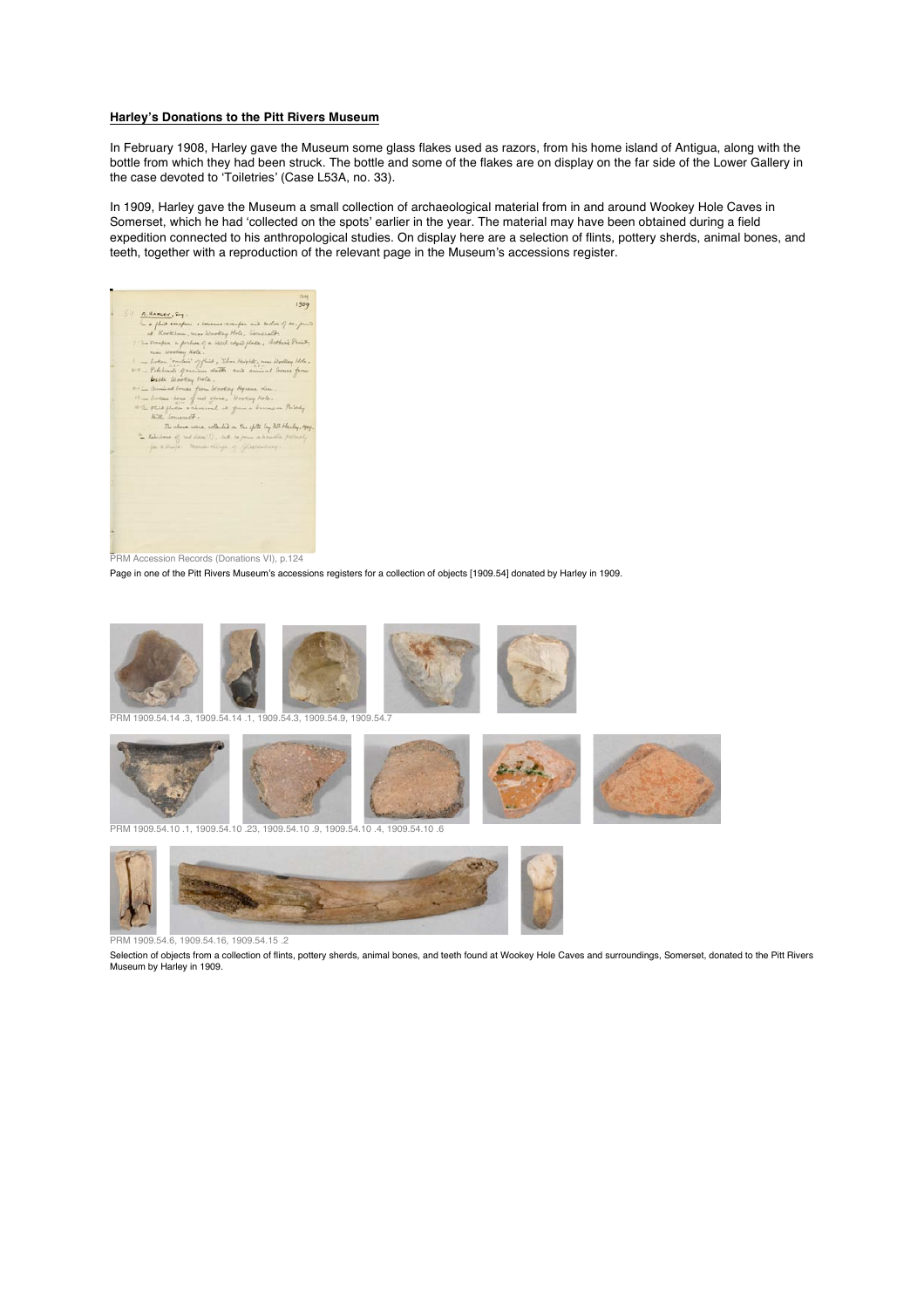# **SECTION 2 – CHURCH**



Private collection

Document confirming that Harley had sworn the Thirty-Nine Articles of Religion, 26 September 1909, at the time of his accepting the position of Stipendiary Curate in the<br>Parish Church of St. Botolph, in Shepshed, Leicester

| Work at ST Both follow Suppolis<br>Omichina<br>Stehrenceshi, xx 49 the<br>commission as franchilles, Cambridge<br>2281-2200 July 1409 by Camer Sten                                                                              |
|----------------------------------------------------------------------------------------------------------------------------------------------------------------------------------------------------------------------------------|
| Freehor Jackson, exemining chapterin to<br>the Amarch to the had Milled of Estadound,<br>and launch as well as interview with the                                                                                                |
| Brough at the belas, Petertrongle, x1929.<br>Sunday might<br>630.80.79                                                                                                                                                           |
| Fieldlaten, Barah VI.<br>$5 - 19479$<br>First (Briftish - Sanah Jones (Portlage)<br>$\label{eq:1} R^2 = \frac{1}{2} \left( \frac{1}{2} \right) \left( \frac{1}{2} \right) \left( \frac{1}{2} \right) \left( \frac{1}{2} \right)$ |
| och Molingham - James I<br>230歳 - -<br>Children service- Six of the last & thread?<br>$63e - 11$                                                                                                                                 |
| Full Downing - Buch with the fight and<br>I trial full womeny and of 19, all Sants househouseful new                                                                                                                             |
| an Chipson E)<br>7 St. War 99 harrists, man insig paren Fellow 11                                                                                                                                                                |
| Mix - Restionall pier walsof 26"                                                                                                                                                                                                 |
| Private collection                                                                                                                                                                                                               |

Notebook, headed 'Work at St Botolph's, Shepshed', recording the dates in September 1909 of Harley's first sermon, first baptism, first full evensong, etc.

| Biocese of Peterborough.                                                                                                                                                                                                                                                                                                                                 |
|----------------------------------------------------------------------------------------------------------------------------------------------------------------------------------------------------------------------------------------------------------------------------------------------------------------------------------------------------------|
| Cashken for Ocksalian are separated to Arabik the Diskop with the<br>following information<br>ĸ.                                                                                                                                                                                                                                                         |
| West than it are Normal begin . James below thereby . James by the                                                                                                                                                                                                                                                                                       |
| 2. Hofdel, Construction Sales<br>an-<br>had four fire for Oracan<br>Johns, Brick Unit Mater<br>6 Flow of Holt                                                                                                                                                                                                                                            |
| فللقر ويستهجها والمردود<br>A. Dan of Both 1.                                                                                                                                                                                                                                                                                                             |
| Man Historic Lot, Little<br>4:   Wind and where Buyland                                                                                                                                                                                                                                                                                                  |
| 1. Were not by what Bishey men over 18.8 %, and all of the<br><b>Timbank Time and</b><br>$\lambda$ . As we a regular resumment, and $\lambda$ . As a deep $\lambda=0.1$ is $\lambda=0.00$ for the loop have reached .                                                                                                                                    |
| At we of Heaven's Anti- Private<br>8-1-12 what fisheds man out Re<br>the local division in the control of the control of the control of                                                                                                                                                                                                                  |
| $\begin{picture}(130,10) \put(0,0){\line(1,0){15}} \put(0,0){\line(1,0){15}} \put(0,0){\line(1,0){15}} \put(0,0){\line(1,0){15}} \put(0,0){\line(1,0){15}} \put(0,0){\line(1,0){15}} \put(0,0){\line(1,0){15}} \put(0,0){\line(1,0){15}} \put(0,0){\line(1,0){15}} \put(0,0){\line(1,0){15}} \put(0,0){\line(1,0){15}} \put(0,0){\line(1,0){15}} \put(0$ |
| a three on non copyri in our). Jets<br>production on indicate and it was a<br>٠                                                                                                                                                                                                                                                                          |

Private collection

Draft of an application form, furnishing the Bishop of Peterborough with personal information and referees' names, prior to Harley's ordination in June 1911.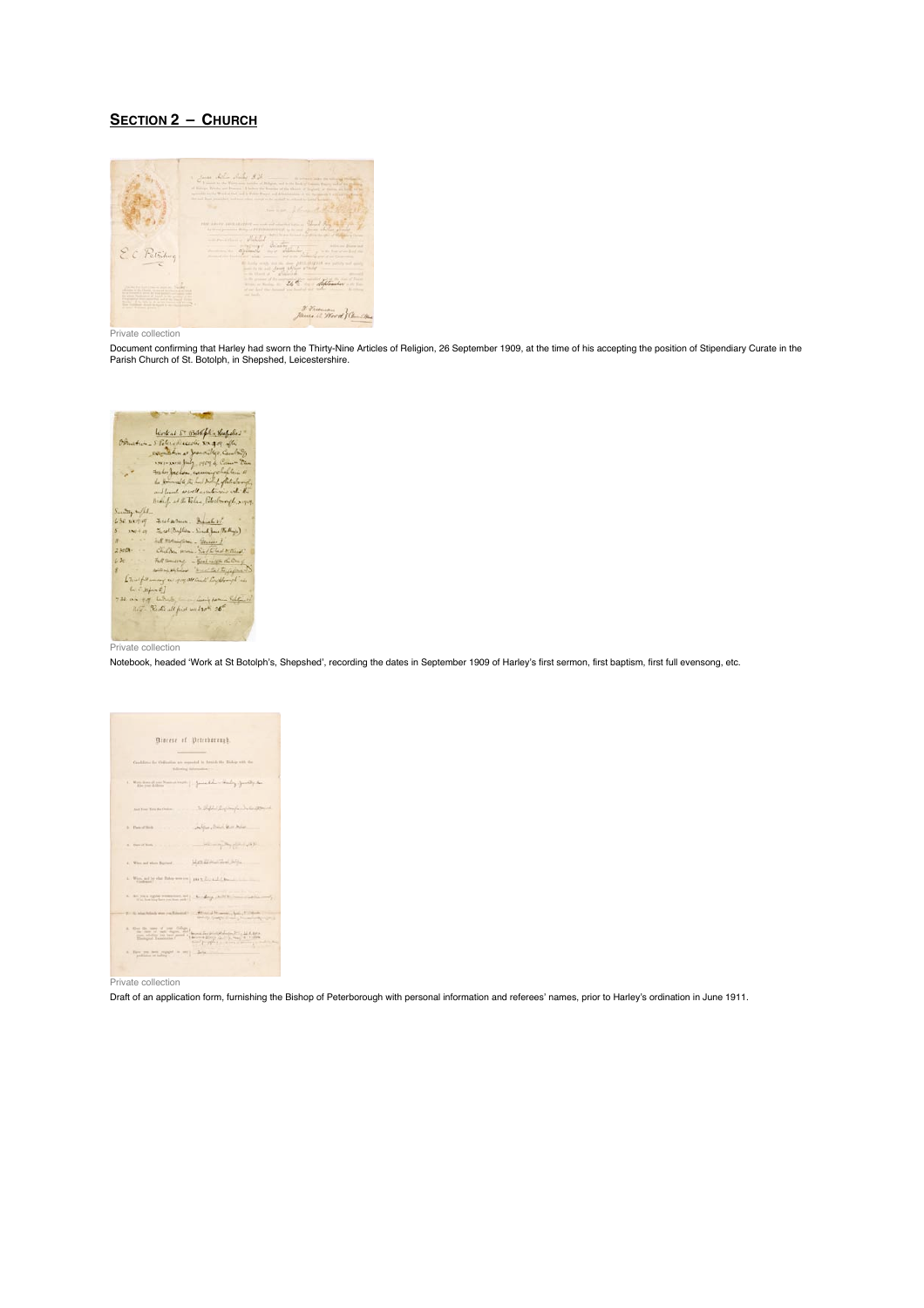

Modern print (made from a glass negative) showing Harley standing in the pulpit of an unidentified church. Photographer unknown. *Circa* 1911.



Private collection

Cover of *All Deal Parish Magazine* (March 1913), showing Harley's description of himself as 'Anthropologist, with Diploma of Oxford University'.



#### Private collection

Certificate confirming that Harley had attended a Practical Course of 'Preliminary Training Classes for Munition Manufacture' (105 hours) at King's College, University of London, 29 December 1916.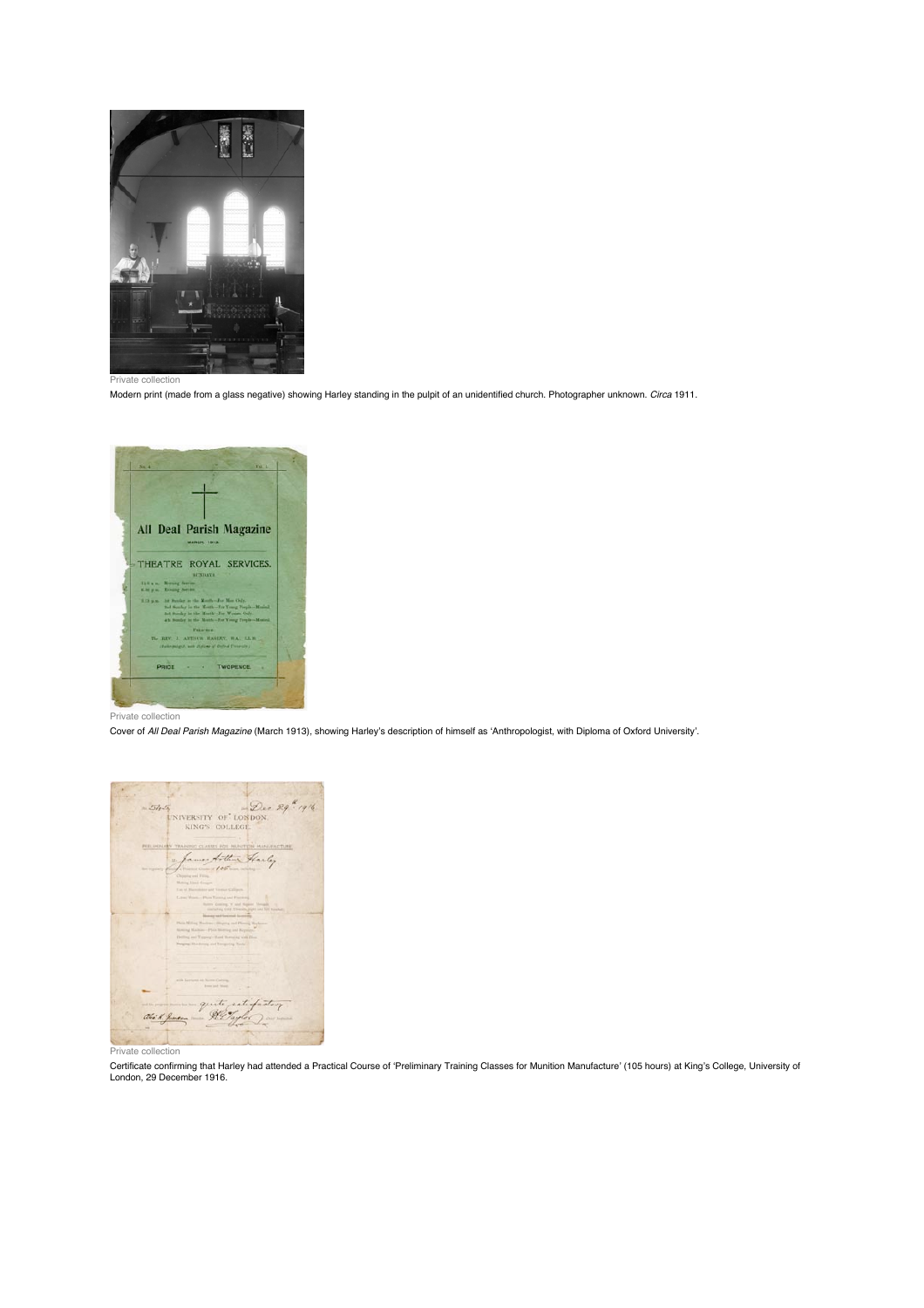

Modern print (made from a glass negative) of Harley dressed as a curate. Photographer unknown. *Circa* 1911.



Private collection

Modern print (made from a glass negative) of Harley dressed as an ordained priest. Photographer unknown. *Circa* 1911.



Private collection

Modern print (made from a glass negative) of Harley dressed as a 'gentleman', wearing a suit and top hat. Photographer unknown. *Circa* 1911.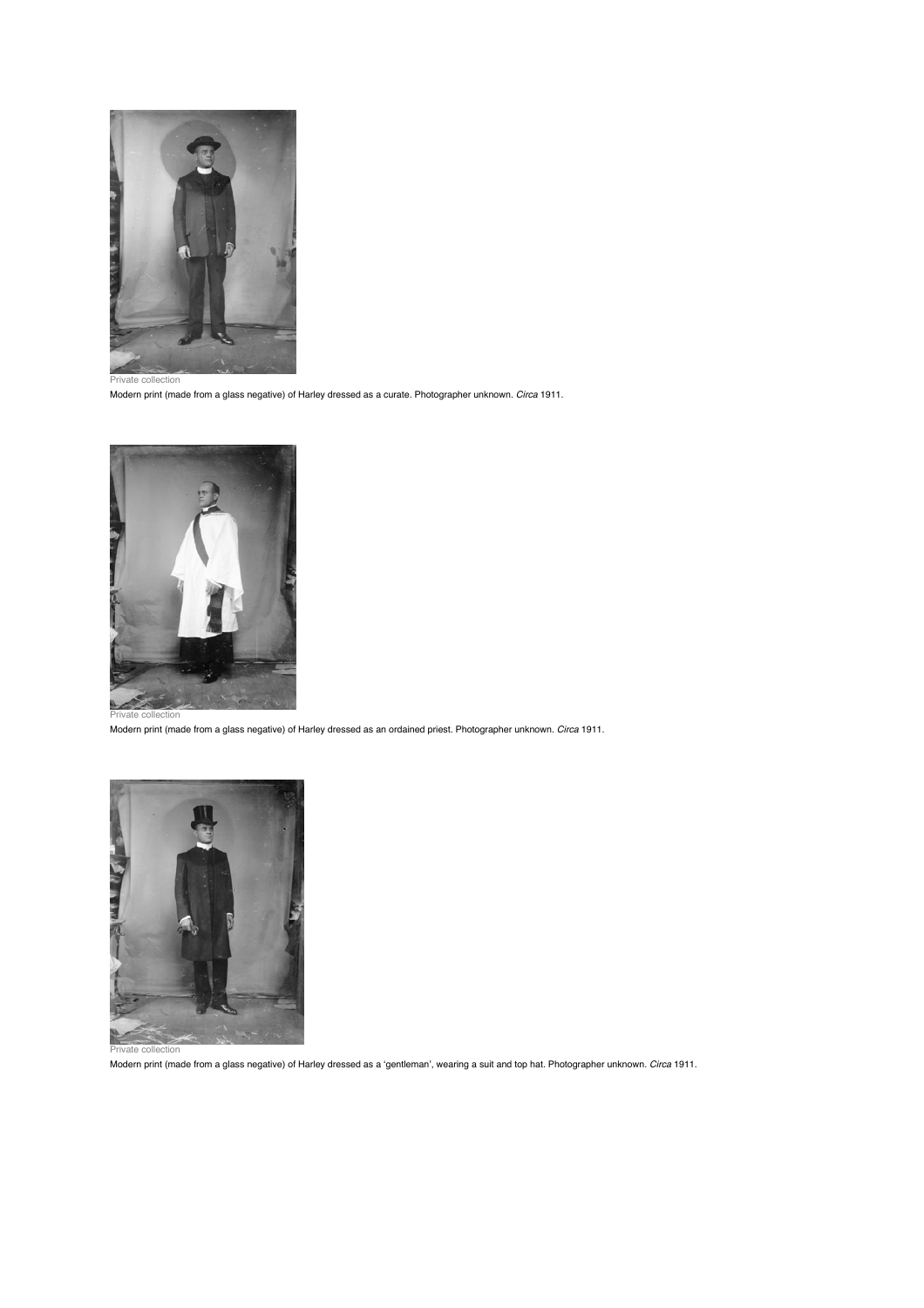### **SECTION 3 – LOCAL POLITICS**



Private collection

*Shepshed Bulletin*, 25 (18 July 1927 [*sic*, should read '1928']), a printed newletter produced and published from his home by Harley.



*Charnwood Bulletin*, 36 (14 November 1928), a printed newletter produced and published by Harley.



Private collection

Campaign poster for the Leicestershire County Council election held on 6 March 1937: 'VOTE FOR HARLEY […] The man who lets Ratepayers know and gets mobbed for doing so'.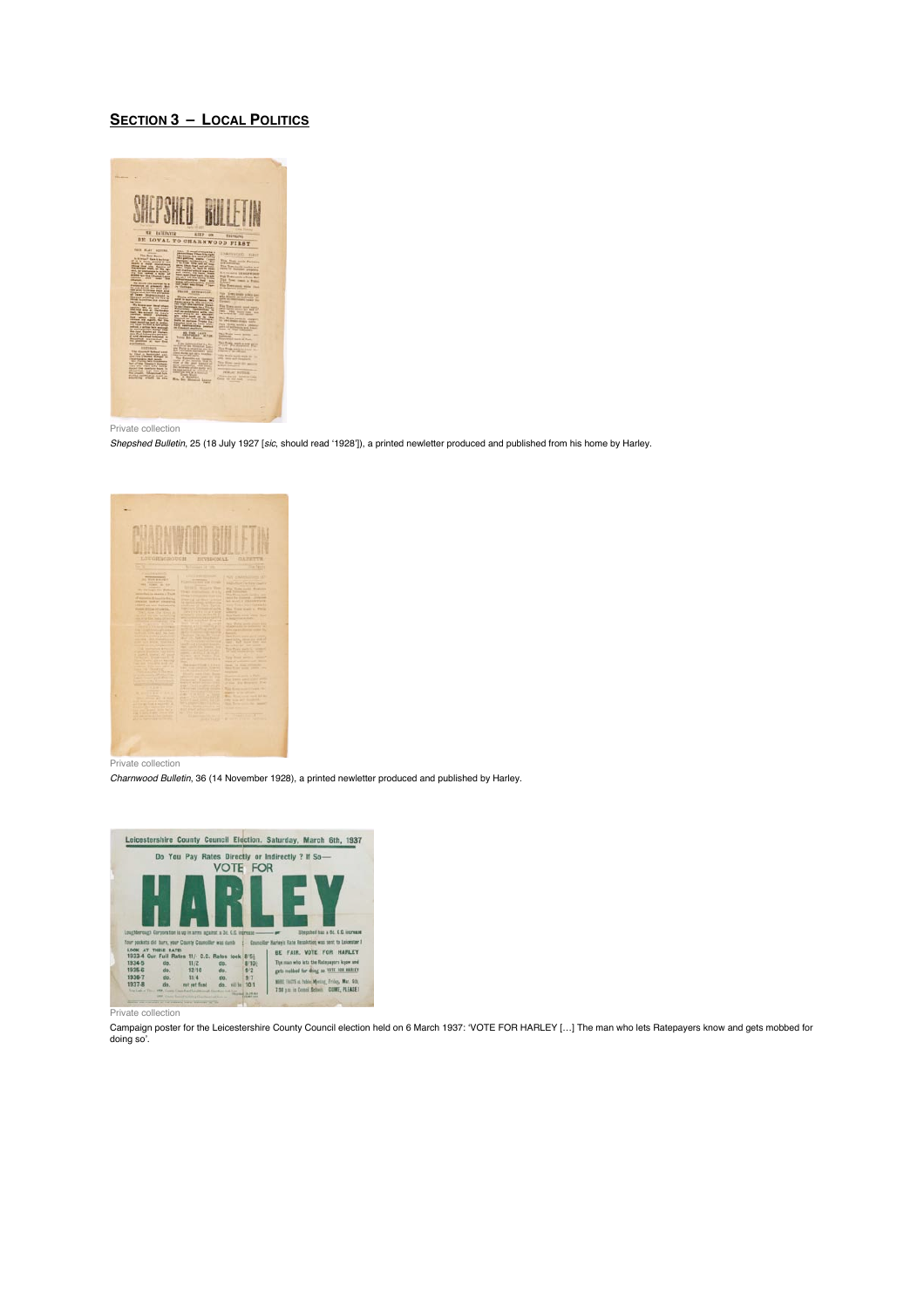

Poster of voting results on the occasion of Harley's election to Leicestershire County Council, 6 March 1937.